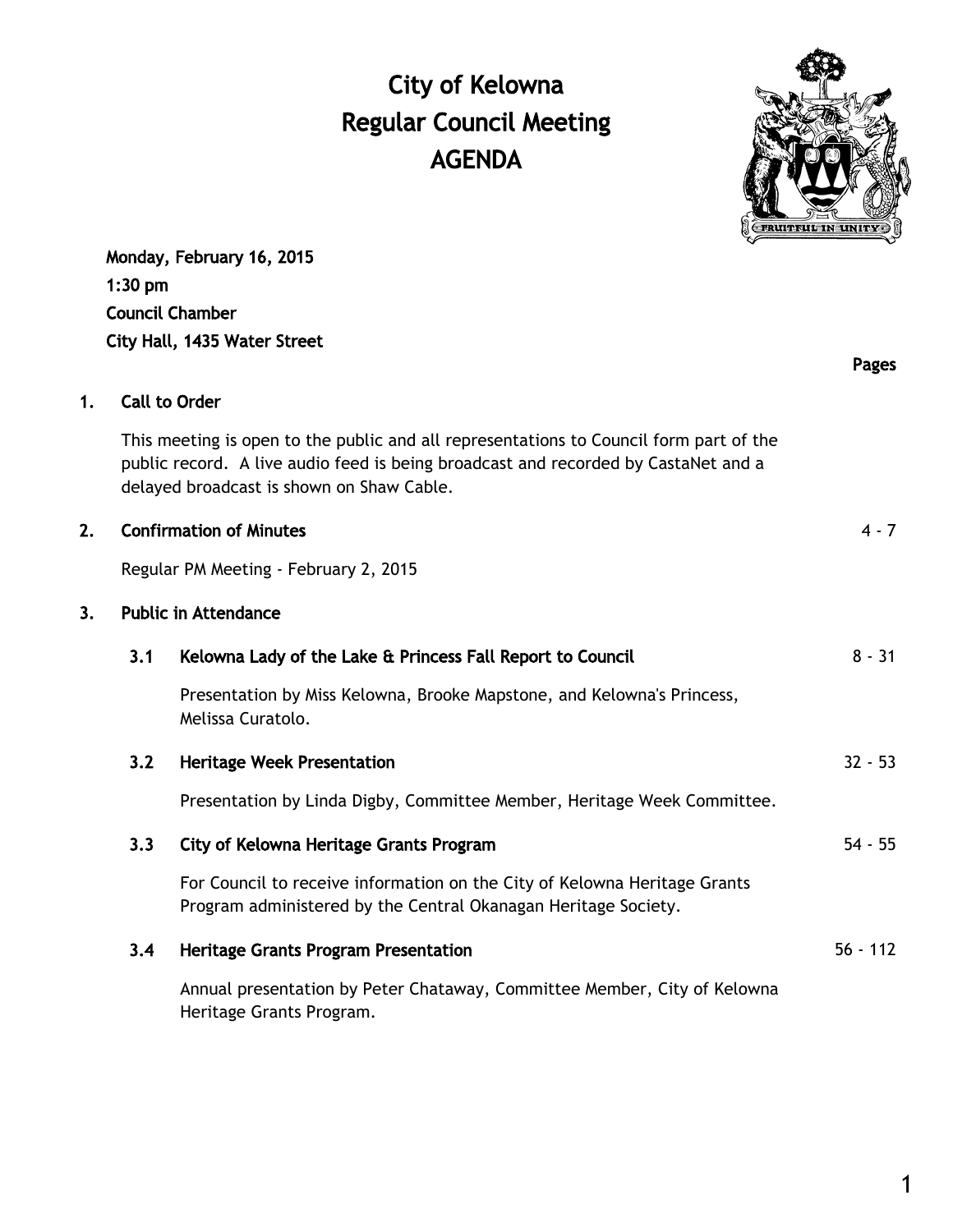# 4. Development Application Reports & Related Bylaws

| 4.1 1027 Clement Avenue, OCP14-0025 & Z14-0038 - Okanagan Valley Construction 113 - 130 |  |
|-----------------------------------------------------------------------------------------|--|
| Ltd.                                                                                    |  |

To amend the future land use designation of the subject property and to rezone the subject property in order to accommodate the development of a four dwelling multiple family residential unit.

#### 4.2 1027 Clement Avenue, BL11059 (OCP14-0025) - Okanagan Valley Construction Ltd. 131 - 131

Requires a majority of all members of Council (5). To give first reading to Bylaw No. 11059 in order to change the future land use designation of the subject property.

### 4.3 1027 Clement Avenue, BL11060 (Z14-0038) - Okanagan Valley Construction Ltd. 132 - 132

To give Bylaw No. 11060 first reading in order to rezone the subject property.

## 5. Bylaws for Adoption (Development Related)

|    | 5.1 | 828, 834, 871 & 877 McCurdy Place, BL11039 (Z14-0045) - Harmony Homes<br>Limited                                                       | $133 - 133$ |
|----|-----|----------------------------------------------------------------------------------------------------------------------------------------|-------------|
|    |     | To adopt Bylaw No. 11039 in order to rezone the subject properties.                                                                    |             |
| 6. |     | Non-Development Reports & Related Bylaws                                                                                               |             |
|    | 6.1 | South Perimeter Road Project - Memorandum of Understanding                                                                             | $134 - 138$ |
|    |     | To seek Council's approval of the MOU for the South Perimeter Road Project<br>and authorize the Mayor and Clerk to sign the MOU.       |             |
|    | 6.2 | <b>Water Utility Rates</b>                                                                                                             | $139 - 148$ |
|    |     | To provide Council with information on water costs and to obtain approval for<br>water utility rates for 2015 and 2016.                |             |
|    | 6.3 | BL11057 - Amendment No. 5 to Water Regulation Bylaw No. 10480                                                                          | $149 - 155$ |
|    |     | To give Bylaw No. 11057 first, second and third readings in order to amend<br>Water Regulation Bylaw No. 10480.                        |             |
|    | 6.4 | <b>Wastewater Utility Rates</b>                                                                                                        | 156 - 161   |
|    |     | $\blacksquare$ . In additional $\ell$ , and all the function of the contract of the contract of the contract of the contract of $\ell$ |             |

To provide Council with information on wastewater utility costs and revenues and to obtain approval for 2015 and 2016 wastewater rate increases.